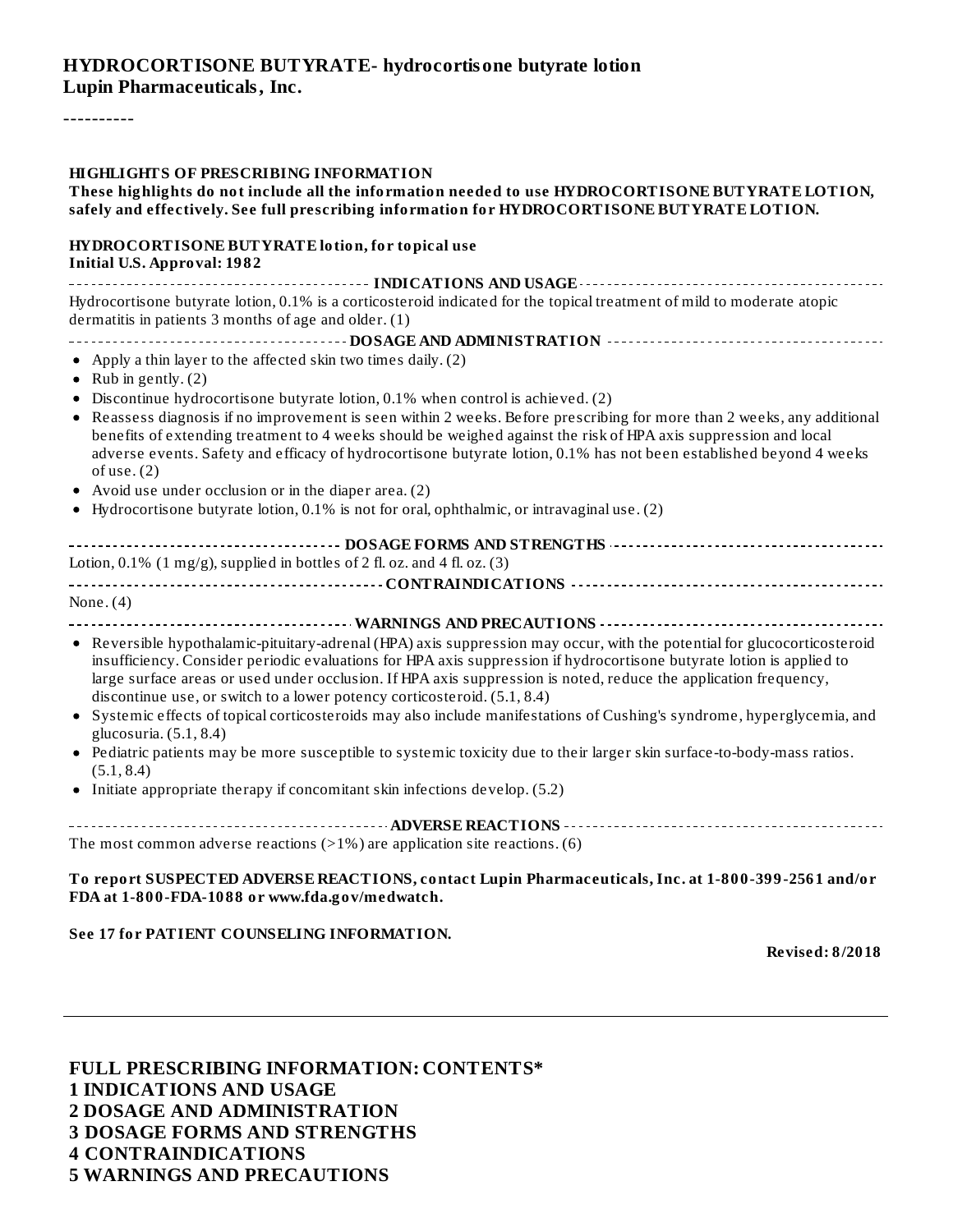5.1 Hypothalamic-Pituitary-Adrenal (HPA) Axis Suppression 5.2 Concomitant Skin Infections 5.3 Allergic Contact Dermatitis **6 ADVERSE REACTIONS** 6.1 Clinical Trials Experience 6.2 Postmarketing Experience **8 USE IN SPECIFIC POPULATIONS** 8.1 Pregnancy 8.3 Nursing Mothers 8.4 Pediatric Use 8.5 Geriatric Use **11 DESCRIPTION 12 CLINICAL PHARMACOLOGY** 12.1 Mechanism of Action 12.3 Pharmacokinetics **13 NONCLINICAL TOXICOLOGY** 13.1 Carcinogenesis, Mutagenesis, Impairment of Fertility **14 CLINICAL STUDIES 16 HOW SUPPLIED/STORAGE AND HANDLING 17 PATIENT COUNSELING INFORMATION** \* Sections or subsections omitted from the full prescribing information are not listed.

### **FULL PRESCRIBING INFORMATION**

### **1 INDICATIONS AND USAGE**

Hydrocortisone butyrate lotion, 0.1% is indicated for the topical treatment of mild to moderate atopic dermatitis in patients 3 months of age and older.

### **2 DOSAGE AND ADMINISTRATION**

Apply a thin layer to the affected skin areas two times daily, and rub in gently. Do not apply hydrocortisone butyrate lotion, 0.1% in the diaper area unless directed by a physician.

Discontinue therapy when control is achieved. If no improvement is seen within 2 weeks, reassessment of the diagnosis may be necessary. Before prescribing for more than 2 weeks, any additional benefits of extending treatment to 4 weeks should be weighed against the risk of HPA axis suppression and local adverse events. The safety and efficacy of hydrocortisone butyrate lotion, 0.1% has not been established beyond 4 weeks of use *[see WARNINGS AND PRECAUTIONS (5.1)]*.

Do not use hydrocortisone butyrate lotion, 0.1% with occlusive dressings unless directed by a physician. Avoid use in the diaper area, as diapers or plastic pants may constitute occlusive dressings.

Hydrocortisone butyrate lotion, 0.1% is not for oral, ophthalmic, or intravaginal use.

### **3 DOSAGE FORMS AND STRENGTHS**

Lotion, 0.1%. Each gram of hydrocortisone butyrate lotion, 0.1% contains 1 mg of hydrocortisone butyrate USP in a white to off white lotion base. Hydrocortisone butyrate lotion, 0.1% is supplied in bottles of 2 fl. oz. and 4 fl. oz.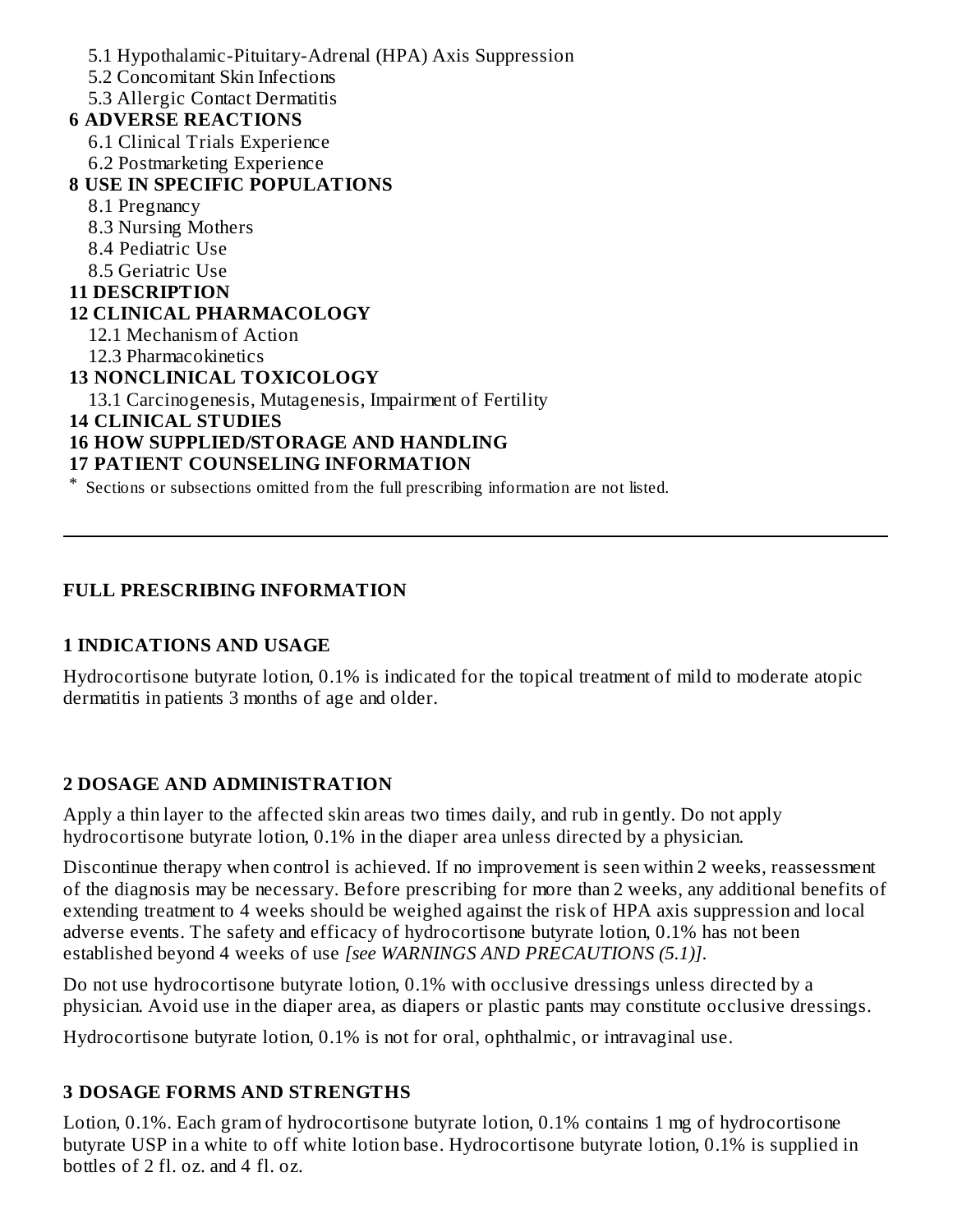### **4 CONTRAINDICATIONS**

None.

### **5 WARNINGS AND PRECAUTIONS**

### **5.1 Hypothalamic-Pituitary-Adrenal (HPA) Axis Suppression**

Systemic effects of topical corticosteroids may include reversible HPA axis suppression, manifestations of Cushing's syndrome, hyperglycemia, and glucosuria.

Studies conducted in pediatric subjects demonstrated reversible HPA axis suppression after use of hydrocortisone butyrate lotion. Pediatric patients may be more susceptible than adults to systemic toxicity from equivalent doses of hydrocortisone butyrate lotion due to their larger skin surface-tobody mass ratios [*see USE IN SPECIFIC POPULATIONS (8.4)*].

Patients applying a topical corticosteroid to a large surface area or to areas under occlusion should be considered for periodic evaluation of the HPA axis. This may be done by using cosyntropin (ACTH $_{\rm 1\,to}$  $_{24}$ ) stimulation testing (CST).

Minimize systemic corticosteroid effects by mitigating the risk factors for increased systemic absorption and using hydrocortisone butyrate lotion as recommended [*see DOSAGE AND ADMINISTRATION (2)*].

If HPA axis suppression is noted, the frequency of application should be reduced or the drug should be withdrawn, or a less potent corticosteroid should be substituted. Signs and symptoms of glucocorticosteroid insufficiency may occur, requiring supplemental systemic corticosteroids *[see ADVERSE REACTIONS (6)].*

## **5.2 Concomitant Skin Infections**

If skin infections are present or develop, an appropriate antifungal, antibacterial or antiviral agent should be used. If a favorable response does not occur promptly, use of hydrocortisone butyrate lotion should be discontinued until the infection has been adequately controlled *[see ADVERSE REACTIONS (6)].*

## **5.3 Allergic Contact Dermatitis**

Allergic contact dermatitis with corticosteroids is usually diagnosed by observing a failure to heal rather than noticing a clinical exacerbation. Such an observation should be corroborated with appropriate patch testing. Discontinue hydrocortisone butyrate lotion if the diagnosis is established *[see ADVERSE REACTIONS (6)].*

## **6 ADVERSE REACTIONS**

The following adverse reactions are discussed in greater detail in other sections of the labeling:

- HPA axis suppression. This has been observed in pediatric subjects using hydrocortisone butyrate
- lotion *[see WARNINGS AND PRECAUTIONS (5.1) and USE IN SPECIFIC POPULATIONS (8.4)]*
- Concomitant skin infections *[see WARNINGS AND PRECAUTIONS (5.2)]*
- Allergic contact dermatitis *[* see *WARNINGS AND PRECAUTIONS (5.3)]*

## **6.1 Clinical Trials Experience**

Because clinical trials are conducted under widely varying conditions, the adverse reaction rates observed cannot be directly compared to rates in other clinical trials and may not reflect the rates observed in clinical practice.

The safety data derived from hydrocortisone butyrate lotion clinical trials reflect exposure to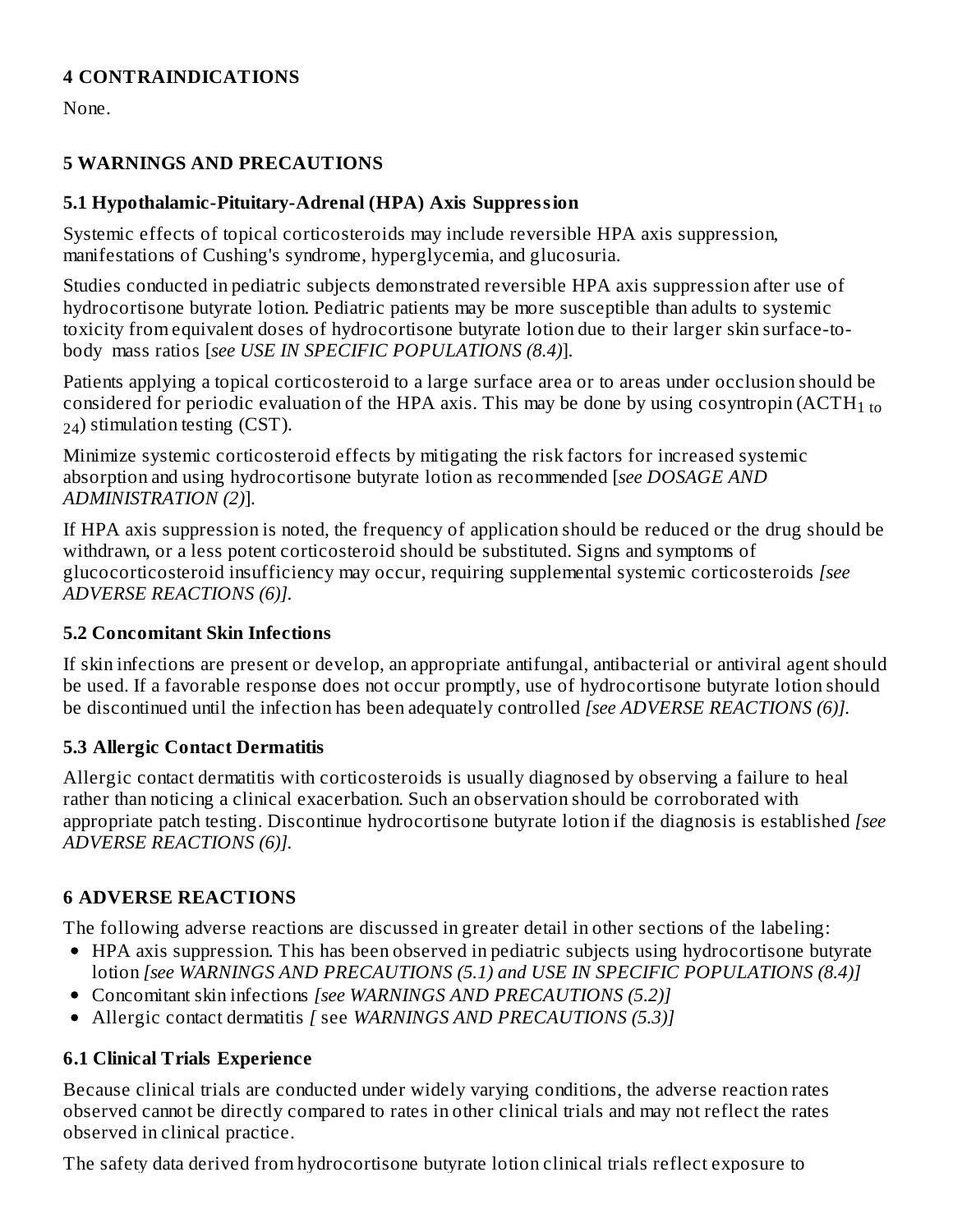hydrocortisone butyrate lotion twice daily for up to four weeks in separate clinical trials involving pediatric subjects 3 months to 18 years of age and adult subjects 18 years of age and older with mild to moderate atopic dermatitis.

Adverse reactions shown in the tables below include those for which there is some basis to believe there is a causal relationship to hydrocortisone butyrate lotion. Although the rates of application site reactions in the vehicle group were greater than those in the hydrocortisone butyrate lotion group in both studies, these rates are included in the tables (Table 1 and Table 2) because skin irritation is a known adverse reaction of topical corticosteroids.

### **TABLE 1. Frequency of advers e reactions in pediatric subjects with mild to moderate atopic dermatitis**

|                                                           | <b>Hydrocortisone</b><br><b>Butyrate Lotion (</b><br>$n=139$ n $(\% )$ | <b>Vehicle</b><br>$(n=145) n$ (%) |
|-----------------------------------------------------------|------------------------------------------------------------------------|-----------------------------------|
| Application site reactions,                               |                                                                        |                                   |
| including application site burning, pruritus, dermatitis, | 2(1)                                                                   | 20(14)                            |
| erythema, eczema, inflammation, or irritation             |                                                                        |                                   |
| Infantile acne                                            | 1(1)                                                                   | 0(0)                              |
| Skin depigmentation                                       | 1(1)                                                                   | 0(0)                              |

### **TABLE 2. Frequency of advers e reactions in adult subjects with mild to moderate atopic dermatitis**

|                                                         | <b>Hydrocortisone</b><br><b>Butyrate Lotion</b><br>$(n=151) n$ (%) | Vehicle<br>$(n=150) n$ (%) |
|---------------------------------------------------------|--------------------------------------------------------------------|----------------------------|
| Application site reactions,                             |                                                                    |                            |
| including application site burning, dermatitis, eczema, | 5(3)                                                               | 7(5)                       |
| erythema, or pruritus                                   |                                                                    |                            |

### **6.2 Postmarketing Experience**

Because adverse reactions are reported voluntarily from a population of uncertain size, it is not always possible to reliably estimate their frequency or establish a causal relationship to drug exposure.

The following additional local adverse reactions have been reported infrequently with topical corticosteroids, and they may occur more frequently with the use of occlusive dressings and higher potency corticosteroids. These reactions included: irritation, folliculitis, acneiform eruptions, hypopigmentation, perioral dermatitis, allergic contact dermatitis, secondary infection, skin atrophy, striae, miliaria and telangiectasia.

## **8 USE IN SPECIFIC POPULATIONS**

### **8.1 Pregnancy**

## *Pregnancy Category C.*

There are no adequate and well-controlled studies in pregnant women. Therefore, hydrocortisone butyrate lotion should be used during pregnancy only if the potential benefit justifies the potential risk to the fetus.

Corticosteroids have been shown to be teratogenic in laboratory animals when administered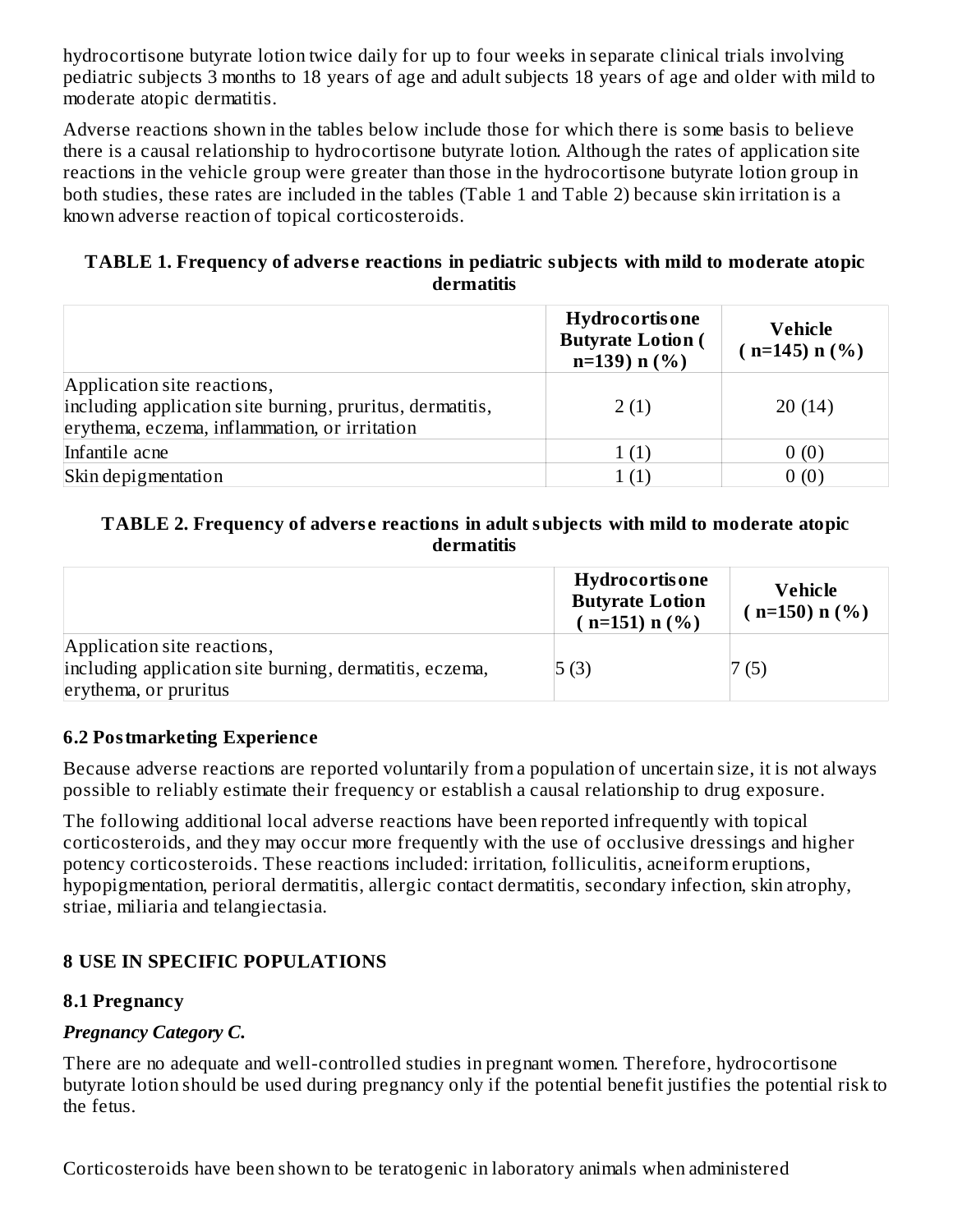systemically at relatively low dosage levels. Some corticosteroids have been shown to be teratogenic after dermal application in laboratory animals.

Note: The animal multiples of human exposure calculations in this label were based on body surface area comparisons for an adult (i.e., mg/m<sup>2</sup>/day dose comparisons) assuming 100% human percutaneous absorption of a maximum topical human dose (MTHD) for hydrocortisone butyrate lotion (25 g lotion).

Systemic embryofetal development studies were conducted in rats and rabbits.

Subcutaneous doses of 0.6, 1.8 and 5.4 mg/kg/day hydrocortisone butyrate were administered to pregnant female rats during gestation days 6 to 17. In the presence of maternal toxicity, fetal effects noted at 5.4 mg/kg/day (2X MTHD) included an increased incidence of ossification variations and unossified sternebra. No treatment-related effects on embryofetal toxicity or teratogenicity were noted at doses of 5.4 mg/kg/day and 1.8 mg/kg/day, respectively (2X MTHD and 0.7X MTHD, respectively).

Subcutaneous doses of 0.1, 0.2 and 0.3 mg/kg/day hydrocortisone butyrate were administered to pregnant female rabbits during gestation days 7 to 20. An increased incidence of abortion was noted at 0.3 mg/kg/day (0.2X MTHD). In the absence of maternal toxicity, a dose-dependent decrease in fetal body weight was noted at doses ≥0.1 mg/kg/day (0.1X MTHD). Additional indicators of embryofetal toxicity (reduction in litter size, decreased number of viable fetuses, increased post-implantation loss) were noted at doses ≥0.2 mg/kg/day (0.2X MTHD). Additional fetal effects noted in this study included delayed ossification noted at doses  $\geq$ 0.1 mg/kg/day and an increased incidence of fetal malformations (primarily skeletal malformations) noted at doses ≥0.2 mg/kg/day. A dose at which no treatment-related effects on embryofetal toxicity or teratogenicity were observed was not established in this study.

Additional systemic embryofetal development studies were conducted in rats and mice. Subcutaneous doses of 0.1 and 9 mg/kg/day hydrocortisone butyrate were administered to pregnant female rats during gestation days 9 to 15. In the presence of maternal toxicity, an increase in fetal deaths and fetal resorptions and an increase in the number of ossifications in caudal vertebrae were noted at a dose of 9 mg/kg/day (3X MTHD). No treatment-related effects on embryofetal toxicity or teratogenicity were noted at 0.1 mg/kg/day (0.1X MTHD).

Subcutaneous doses of 0.2 and 1 mg/kg/day hydrocortisone butyrate were administered to pregnant female mice during gestation days 7 to 13. In the absence of maternal toxicity, an increased number of cervical ribs and one fetus with clubbed legs were noted at a dose of 1 mg/kg/day (0.2X MTHD). No treatment-related effects on embryofetal toxicity or teratogenicity were noted at doses of 1 and 0.2 mg/kg/day, respectively (0.2X MTHD and 0.1X MTHD, respectively).

No topical embryofetal development studies were conducted with hydrocortisone butyrate lotion. However, topical embryofetal development studies were conducted in rats and rabbits with a hydrocortisone butyrate ointment formulation. Topical doses of 1% and 10% hydrocortisone butyrate ointment were administered to pregnant female rats during gestation days 6 to 15 or pregnant female rabbits during gestation days 6 to 18. A dose- dependent increase in fetal resorptions was noted in rabbits (0.2 to 2X MTHD) and fetal resorptions were noted in rats at the 10% hydrocortisone butyrate ointment dose (80X MTHD). No treatment-related effects on embyrofetal toxicity were noted at the 1% hydrocortisone butyrate ointment dose in rats (8 MTHD). A dose at which no treatment- related effects on embryofetal toxicity were observed in rabbits after topical administration of hydrocortisone butyrate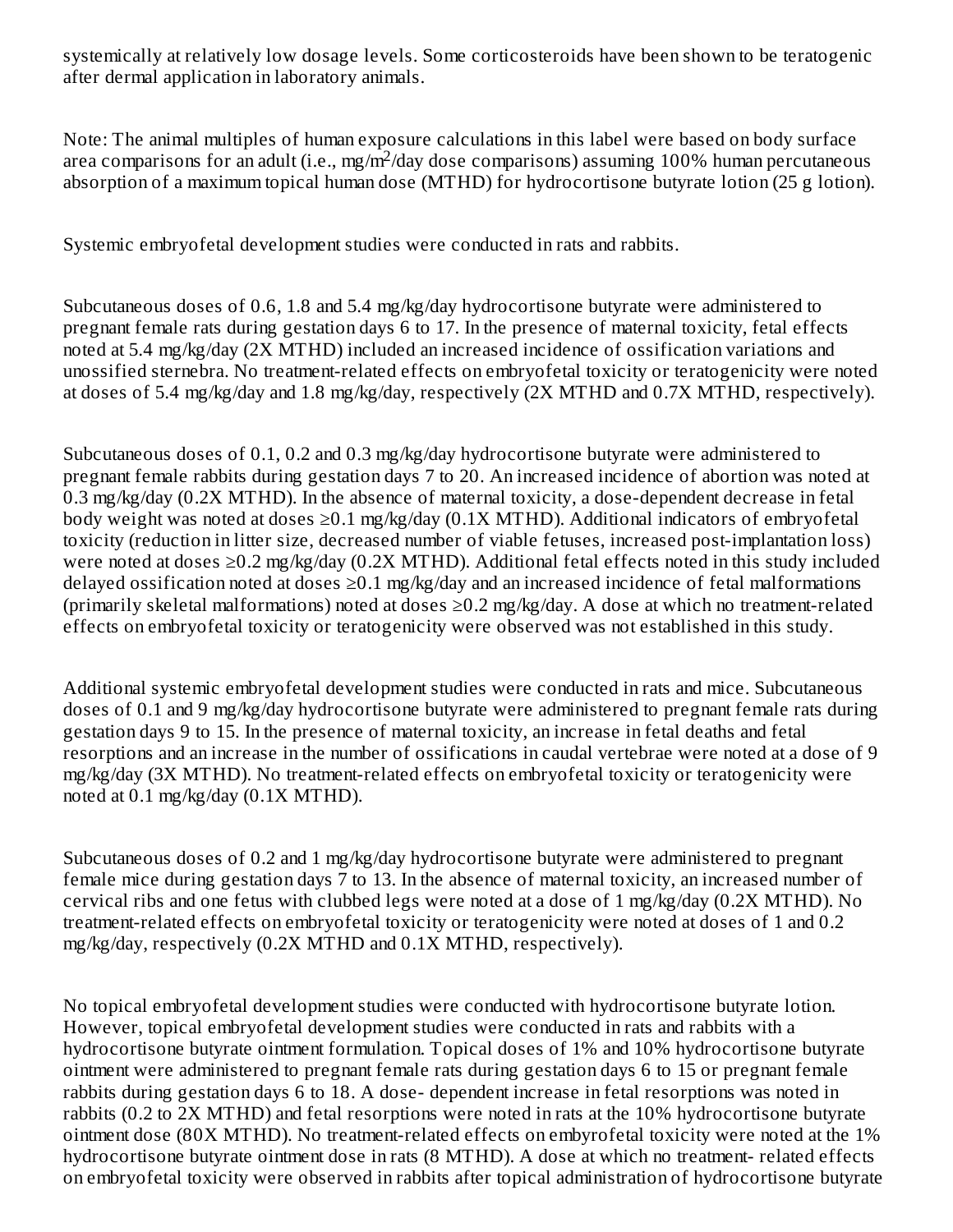ointment was not established in this study. No treatment-related effects on teratogenicity were noted at a dose of 10% hydrocortisone butyrate ointment in rats or rabbits (80X MTHD and 2X MTHD, respectively).

A peri- and post-natal development study was conducted in rats. Subcutaneous doses of 0.6, 1.8 and 5.4 mg/kg/day hydrocortisone butyrate were administered to pregnant female rats from gestation day 6 – lactation day 20. In the presence of maternal toxicity, a dose- dependent decrease in fetal weight was noted at doses  $\geq 1.8$  mg/kg/day (0.7X MTHD). No treatment-related effects on fetal toxicity were noted at 0.6 mg/kg/day (0.2X MTHD). A delay in sexual maturation was noted at 5.4 mg/kg/day (2X MTHD). No treatment-related effects on sexual maturation were noted at 1.8 mg/kg/day. No treatment-related effects on behavioral development or subsequent reproductive performance were noted at 5.4 mg/kg/day.

## **8.3 Nursing Mothers**

Systemically administered corticosteroids appear in human milk and could suppress growth, interfere with endogenous corticosteroid production, or cause other untoward effects. It is not known whether topical administration of corticosteroids could result in sufficient systemic absorption to produce detectable quantities in human milk. Because many drugs are excreted in human milk, caution should be exercised when hydrocortisone butyrate lotion is administered to a nursing woman.

## **8.4 Pediatric Us e**

Safety and efficacy in pediatric patients below 3 months of age have not been established.

Because of higher skin surface-to-body-mass ratios, pediatric patients are at a greater risk than adults of HPA axis suppression when they are treated with topical corticosteroids *[see WARNINGS AND PRECAUTIONS (5.1)]*. They are therefore also at a greater risk of glucocorticosteroid insufficiency after withdrawal of treatment and of Cushing's syndrome while on treatment.

Eighty-four (84) pediatric subjects (3 months to less than 18 years of age) with moderate to severe atopic dermatitis affecting at least 25% of body surface area (BSA) treated with hydrocortisone butyrate lotion three times daily for up to 4 weeks were assessed for HPA axis suppression. The disease severity (moderate to severe atopic dermatitis) and the dosing regimen (three times daily) in this HPA axis study were different from the subject population (mild to moderate atopic dermatitis) and the dosing regimen (two times daily) for which hydrocortisone butyrate lotion is indicated. Seven of the 82 evaluable subjects (8.5%) demonstrated laboratory evidence of suppression, where the sole criterion for defining HPA axis suppression was a serum cortisol level of less than or equal to 18 micrograms per deciliter after cosyntropin stimulation. Suppressed subjects ranged in age from 1 to 12 years and, at the time of enrollment, had 35% to 90% BSA involvement. These subjects did not develop any other signs or symptoms of HPA axis suppression. At the first follow up visit, approximately one month after the conclusion of treatment, cosyntropin stimulation results of all subjects had returned to normal, with the exception of one subject. This last subject recovered adrenal function by the second post treatment visit, 55 days post-treatment.

Cushing's syndrome, linear growth retardation, delayed weight gain, and intracranial hypertension have also been reported in pediatric patients receiving topical corticosteroids. Manifestations of adrenal suppression in pediatric patients include low plasma cortisol levels to an absence of response to ACTH stimulation. Manifestations of intracranial hypertension include bulging fontanelles, headaches, and bilateral papilledema.

## **8.5 Geriatric Us e**

Clinical studies of hydrocortisone butyrate lotion did not include sufficient numbers of subjects aged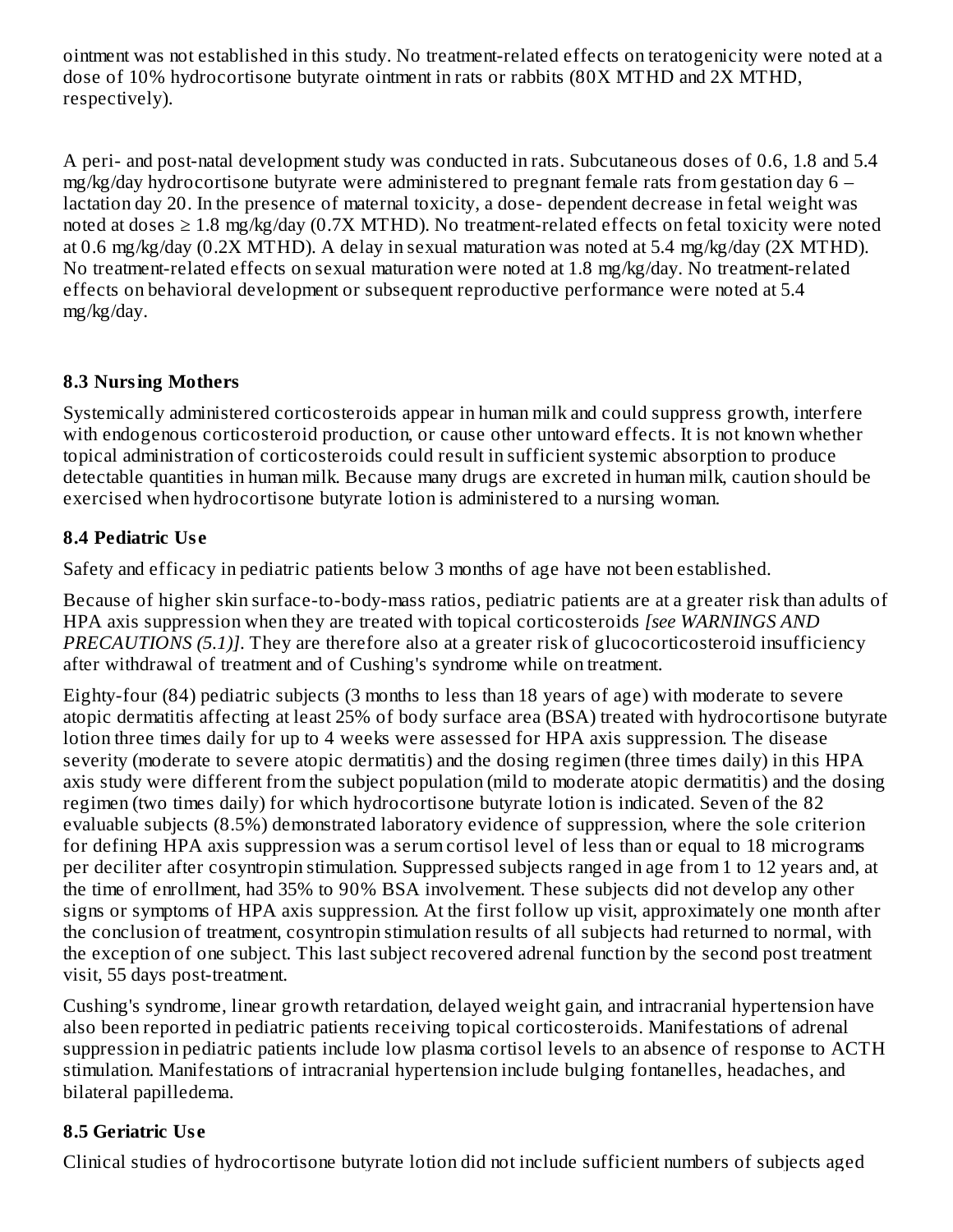65 and over to determine whether they respond differently from younger subjects.

### **11 DESCRIPTION**

Hydrocortisone butyrate lotion, 0.1% contains hydrocortisone butyrate, a non- fluorinated hydrocortisone ester, for topical use. The chemical name of hydrocortisone butyrate is 11*β*,17,21- Trihydroxypregn-4-ene-3,20-dione 17-butyrate. It has the following structural formula:



Hydrocortisone butyrate USP is a white crystalline powder with a molecular weight of 432.56, and a molecular formula of  $\rm{C_{25}H_{36}O_6}$ . It is practically insoluble in water, slightly soluble in ether, soluble in methanol, in alcohol, and in acetone, and freely soluble in chloroform.

Each gram of hydrocortisone butyrate lotion, 0.1% contains 1 mg of hydrocortisone butyrate USP in a white to off white lotion base consisting of butylated hydroxytoluene, butylparaben, ceteth-20, cetostearyl alcohol, citric acid monohydrate, light mineral oil, propylparaben, purified water, sodium citrate, and white petrolatum.

### **12 CLINICAL PHARMACOLOGY**

### **12.1 Mechanism of Action**

Topical corticosteroids share anti-inflammatory, antipruritic, and vasoconstrictive properties. The mechanism of the anti-inflammatory activity of the topical corticosteroids is unclear. However, corticosteroids are thought to act by the induction of phospholipase  $\rm A_{2}$  inhibitory proteins, collectively called lipocortins. It is postulated that these proteins control the biosynthesis of potent mediators of inflammation such as prostaglandins and leukotrienes by inhibiting the release of their common precursor, arachidonic acid. Arachidonic acid is released from membrane phospholipids by phospholipase  $A_2$ .

### **12.3 Pharmacokinetics**

No studies were conducted to determine the pharmacokinetics of hydrocortisone butyrate lotion.

The extent of percutaneous absorption of topical corticosteroids is determined by many factors, including the vehicle, the integrity of the epidermal barrier, and the use of occlusive dressings.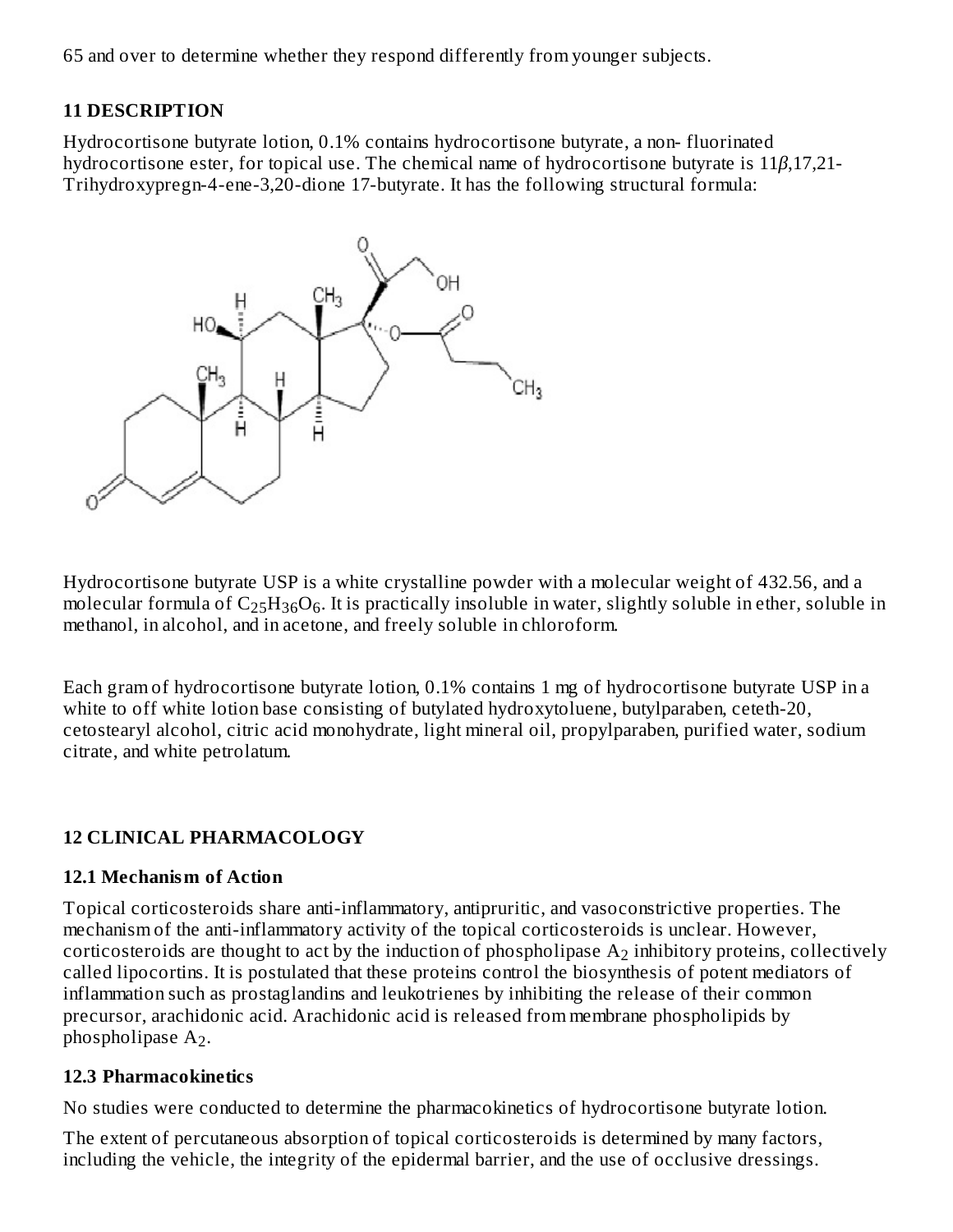Topical corticosteroids can be absorbed through normal intact skin. Inflammation and/or other disease processes in the skin, occlusive dressings, or widespread application may increase percutaneous absorption.

Once absorbed through the skin, topical corticosteroids are handled through pharmacokinetic pathways similar to systemically administered corticosteroids.

# **13 NONCLINICAL TOXICOLOGY**

## **13.1 Carcinogenesis, Mutagenesis, Impairment of Fertility**

In a 2-year dermal rat carcinogenicity study with hydrocortisone butyrate lotion, hydrocortisone butyrate was administered to Sprague-Dawley rats at topical doses of 0.05, 0.15, and 0.3 mg/kg/day in males and 0.1, 0.25, and 0.5 mg/kg/day in females (0.1% lotion). No drug-related tumors were noted in this study up to the highest doses evaluated in this study of 0.3 mg/kg/day in males (0.1X MTHD) and 0.5 mg/kg/day in females (0.2X MTHD).

Hydrocortisone butyrate revealed no evidence of mutagenic or clastogenic potential based on the results of two *in vitro* genotoxicity tests (Ames test and L5178Y/TK<sup>+/-</sup> mouse lymphoma assay) and one *in vivo* genotoxicity test (mouse micronucleus assay).

No evidence of impairment of fertility or effect on mating performance was observed in a fertility and general reproductive performance study conducted in male and female rats at subcutaneous doses up to and including 1.8 mg/kg/day (0.7X MTHD). Mild effects on maternal animals, such as reduced food consumption and a subsequent reduction in body weight gain, were seen at doses  $\geq 0.6$  mg/kg/day (0.2X) MTHD).

## **14 CLINICAL STUDIES**

In a multicenter, randomized, vehicle-controlled trial of 284 pediatric subjects 3 months to 18 years of age with mild to moderate atopic dermatitis, hydrocortisone butyrate lotion or vehicle was applied twice daily for up to four weeks. Treatment success was assessed at day 29 (after 28 days of treatment) and was defined as the proportion of patients who achieved both "clear" or "almost clear" and at least a two grade improvement from baseline on a 5-point Physician's Global Assessment (PGA) scale. Study results are shown in Table 3.

|                      | $Hydrocortis$ one butyrate lotion (n=139) | <b>Vehicle</b><br>$(n=145)$ |
|----------------------|-------------------------------------------|-----------------------------|
| Number (%) successes | 68 (49%)                                  | 35(24%)                     |

## **TABLE 3. Efficacy results at Day 29 in pediatric subjects**

Another multicenter, randomized, double-blind study compared twice daily treatment with hydrocortisone butyrate lotion (n=151) to vehicle (n=150) for three or four weeks in adult subjects (ages 18 years or older) having atopic dermatitis, including those with mild or moderate severity. Results favored hydrocortisone butyrate lotion over vehicle.

## **16 HOW SUPPLIED/STORAGE AND HANDLING**

Hydrocortisone butyrate lotion, 0.1%, is white to off white in color and supplied in bottles of 2 fl. oz. (NDC 68180-951-01) and 4 fl. oz. (NDC 68180-951-02).

Store at 25°C (77°F); excursions permitted to 15° to 30°C (59° to 86°F) [see USP Controlled Room Temperature]. Protect from freezing.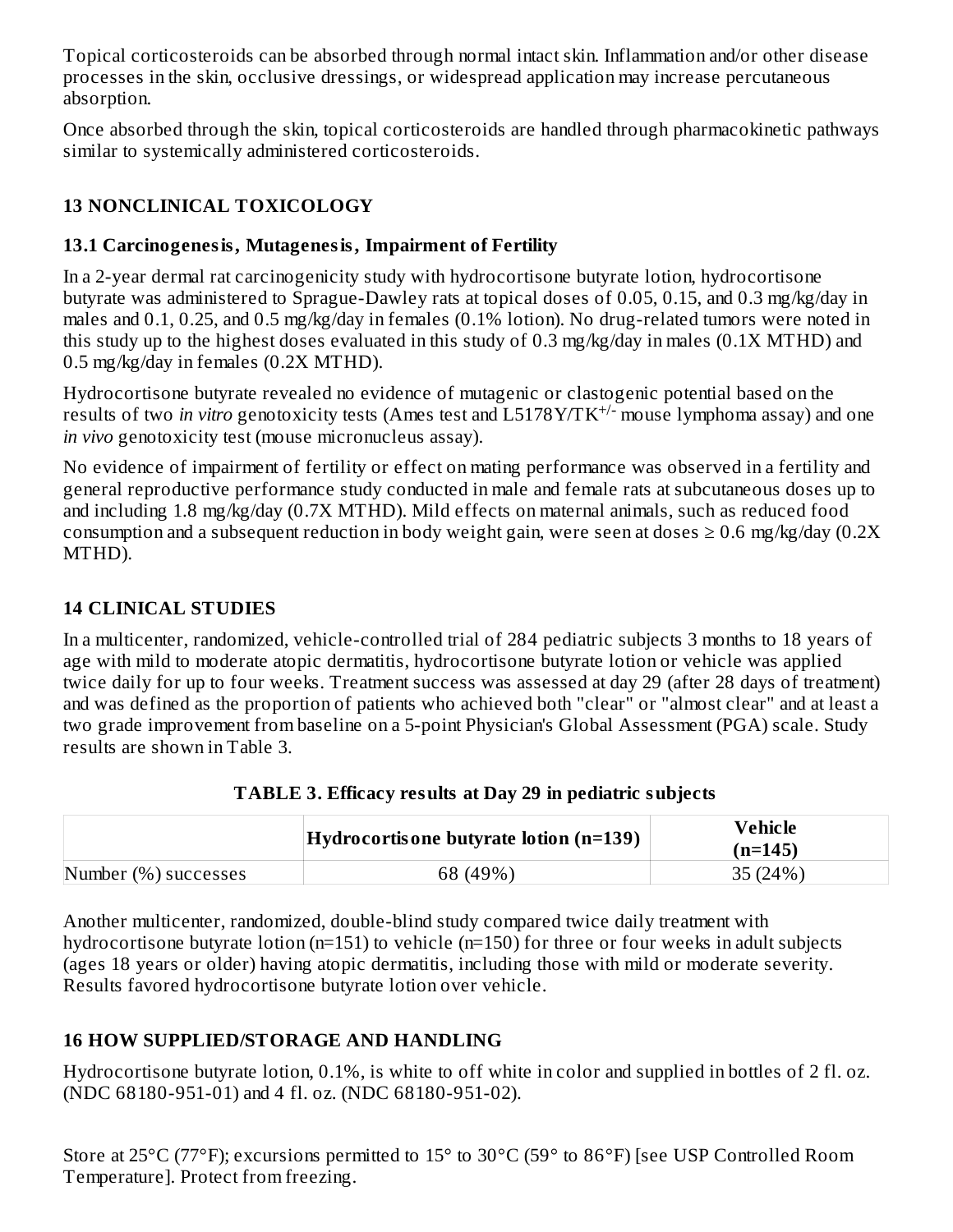## **17 PATIENT COUNSELING INFORMATION**

Patients using hydrocortisone butyrate lotion should receive the following information and instructions: Apply a thin layer to the affected skin two times daily, and rub in gently.

- Discontinue hydrocortisone butyrate lotion when control is achieved.
- Do not use for longer than 4 weeks.
- Avoid contact with the eyes.
- Do not bandage, otherwise cover, or wrap the affected skin area so as to be occlusive unless directed by physician.
- Do not use hydrocortisone butyrate lotion in the diaper area, as diapers or plastic pants may constitute occlusive dressings.
- Do not use hydrocortisone butyrate lotion on the face, underarms, or groin areas unless directed by physician.
- If no improvement is seen within 2 weeks, contact physician.
- Do not use other corticosteroid -containing products while using hydrocortisone butyrate lotion without first consulting physician.

### **Rx only**

### **Manufactured for:**

### **Lupin Pharmaceuticals, Inc.**

Baltimore, Maryland 21202 United States

## **Manufactured by:**

Lupin Limited Pithampur (M.P.) - 454 775 India

ID#: 254897

## **Hydrocortisone Butyrate Lotion, 0.1%**

4 fl oz (118 mL)- Bottle label NDC 68180-951-02 Rx only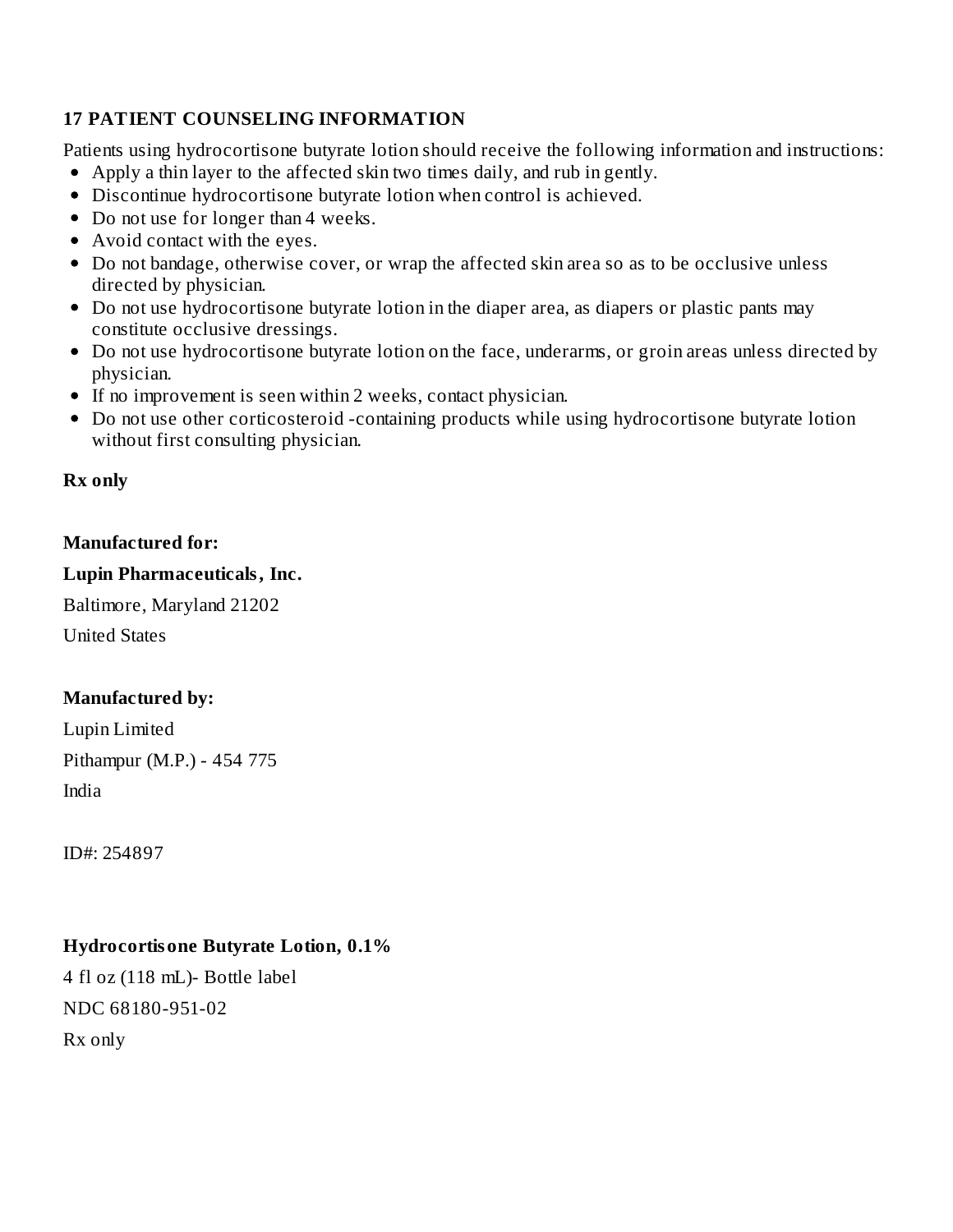

### Hydrocortisone Butyrate Lotion, 0.1%

4 fl oz (118 mL)- Carton label NDC 68180-951-02 Rx only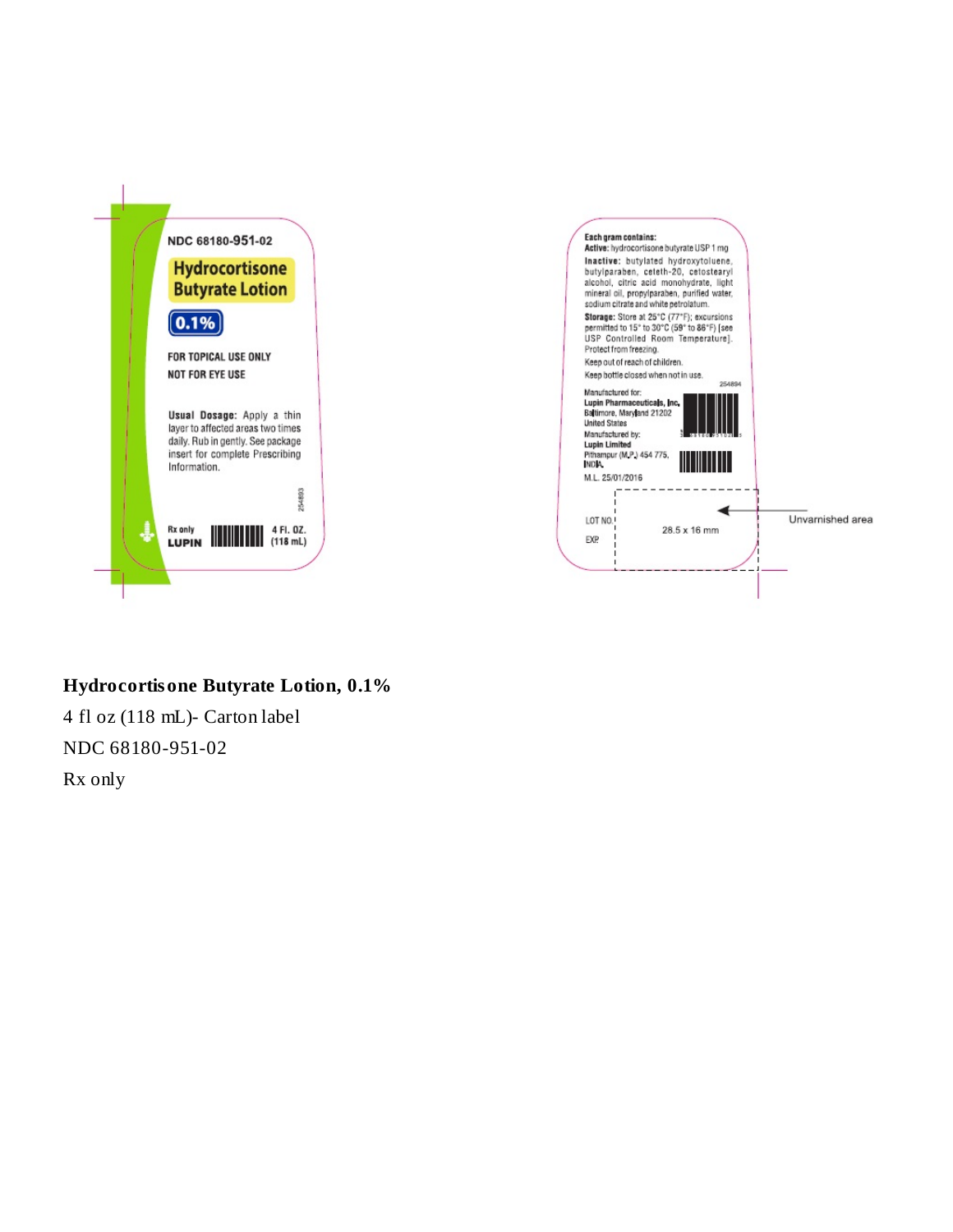

| <b>HYDROCORTISONE BUTYRATE</b>                                                      |                         |  |                                          |               |                                |
|-------------------------------------------------------------------------------------|-------------------------|--|------------------------------------------|---------------|--------------------------------|
| hydrocortisone butyrate lotion                                                      |                         |  |                                          |               |                                |
|                                                                                     |                         |  |                                          |               |                                |
| <b>Product Information</b>                                                          |                         |  |                                          |               |                                |
| Product Type                                                                        | HUMAN PRESCRIPTION DRUG |  | Item Code (Source)                       | NDC:68180-951 |                                |
| <b>Route of Administration</b>                                                      | <b>TOPICAL</b>          |  |                                          |               |                                |
|                                                                                     |                         |  |                                          |               |                                |
|                                                                                     |                         |  |                                          |               |                                |
| <b>Active Ingredient/Active Moiety</b>                                              |                         |  |                                          |               |                                |
| <b>Ingredient Name</b>                                                              |                         |  | <b>Basis of Strength</b>                 |               | Strength                       |
| HYDRO CORTISONE BUTYRATE (UNII: 05RMF7YPWN) (HYDROCORTISONE -<br>UNII: WI4X0 X7BPJ) |                         |  | <b>HYDROCORTISONE</b><br><b>BUTYRATE</b> |               | $1 \,\mathrm{mg}$<br>in $1 mL$ |
|                                                                                     |                         |  |                                          |               |                                |
|                                                                                     |                         |  |                                          |               |                                |